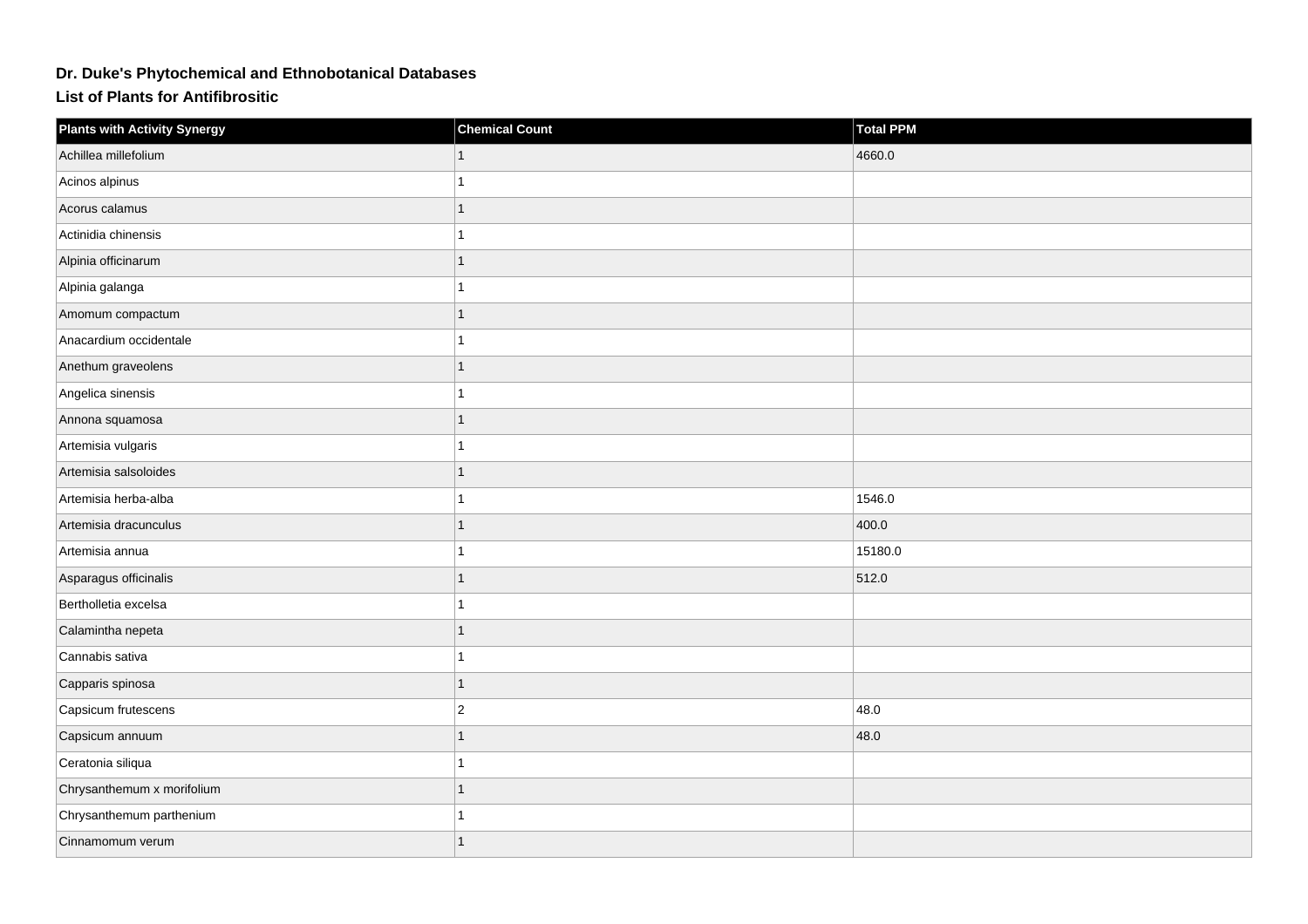| <b>Plants with Activity Synergy</b> | <b>Chemical Count</b> | Total PPM |
|-------------------------------------|-----------------------|-----------|
| Cinnamomum camphora                 |                       | 440000.0  |
| Cleonia lusitanica                  |                       |           |
| Coriandrum sativum                  |                       | 2600.0    |
| Crocus sativus                      |                       |           |
| Curcuma longa                       |                       |           |
| Cymbopogon nardus                   |                       | 120.0     |
| Daucus carota                       |                       |           |
| Elaeagnus umbellatus                |                       |           |
| Elaeagnus angustifolia              |                       |           |
| Elettaria cardamomum                |                       | 40.0      |
| Eleutherococcus senticosus          |                       |           |
| Elsholtzia cristata                 |                       |           |
| Fagopyrum esculentum                |                       | 84.0      |
| Ficus carica                        | 1                     |           |
| Foeniculum vulgare                  | $\overline{2}$        | 360.0     |
| Frangula alnus                      | 1                     | 400.0     |
| Glycine max                         |                       |           |
| Glycyrrhiza glabra                  |                       |           |
| Hedeoma reverchonii                 |                       | 62.0      |
| Hedeoma drummondii                  |                       | 1572.0    |
| Helianthus annuus                   | $\overline{2}$        | 68000.0   |
| Hibiscus sabdariffa                 | 1                     |           |
| Hippomane mancinella                |                       | 400.0     |
| Hyptis suaveolens                   |                       |           |
| Hyssopus officinalis                |                       | 9040.0    |
| Ipomoea batatas                     |                       | 242.0     |
| Ipomoea aquatica                    |                       | 2360.0    |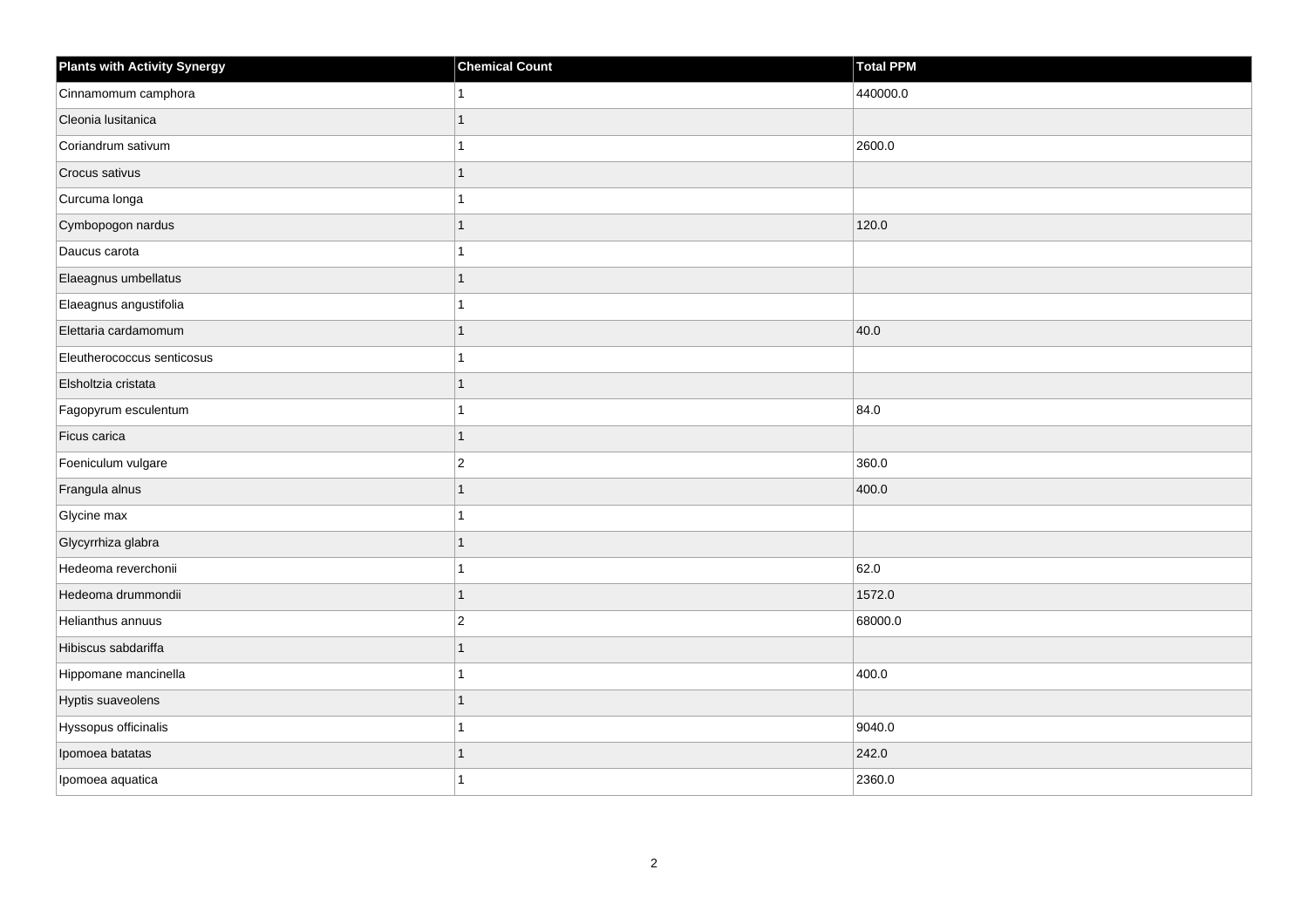| <b>Plants with Activity Synergy</b> | <b>Chemical Count</b> | Total PPM |
|-------------------------------------|-----------------------|-----------|
| Juniperus communis                  | 1                     | 14.0      |
| Lactuca virosa                      |                       |           |
| Lantana camara                      |                       |           |
| Larrea tridentata                   |                       |           |
| Laurus nobilis                      | 1                     |           |
| Lavandula x intermedia              |                       | 3240.0    |
| Lavandula x hybrida                 |                       |           |
| Lavandula sp                        |                       |           |
| Lavandula latifolia                 |                       | 6600.0    |
| Lavandula angustifolia              |                       |           |
| Lens culinaris                      | 1                     | 40.0      |
| Lepechinia calycina                 |                       | 1750.0    |
| Levisticum officinale               | 1                     | 20.0      |
| Linum usitatissimum                 |                       | 94.0      |
| Lippia dulcis                       |                       |           |
| Lippia alba                         | 1                     |           |
| Magnolia kobus                      |                       |           |
| Magnolia fargesii                   |                       |           |
| Medicago sativa                     | 1                     |           |
| Melaleuca alternifolia              |                       |           |
| Micromeria thymifolia               |                       |           |
| Micromeria myrtifolia               | 1                     |           |
| Micromeria juliana                  |                       |           |
| Micromeria croatica                 |                       |           |
| Moringa oleifera                    | 1                     |           |
| Musa x paradisiaca                  |                       | 22.0      |
| Myrtus communis                     |                       | 36.0      |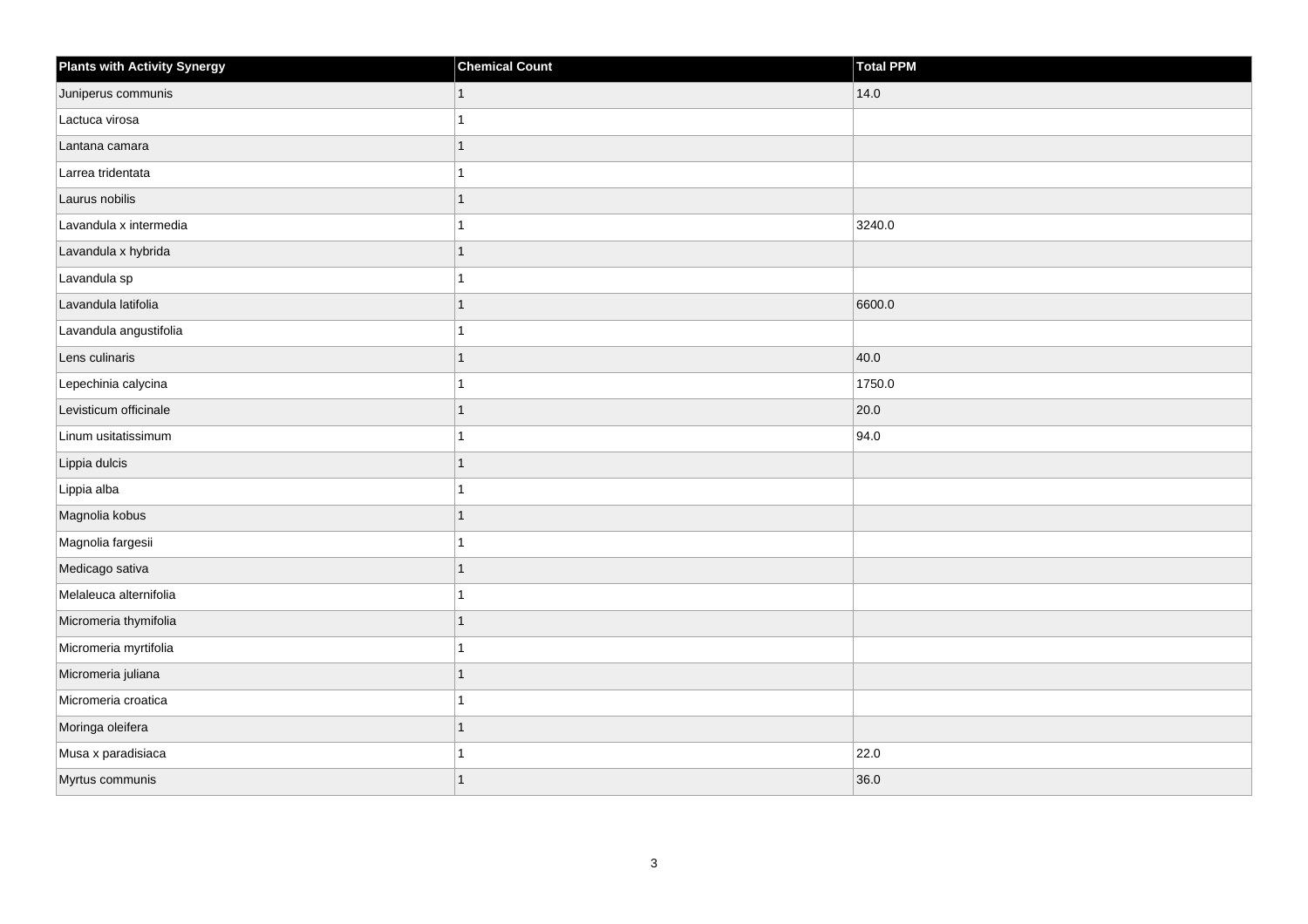| <b>Plants with Activity Synergy</b> | <b>Chemical Count</b> | Total PPM |
|-------------------------------------|-----------------------|-----------|
| Nepeta racemosa                     |                       |           |
| Nepeta cataria                      | 1                     | 160.0     |
| Nicotiana tabacum                   | 1                     |           |
| Ocimum tenuiflorum                  |                       |           |
| Ocimum kilimandscharicum            |                       |           |
| Ocimum gratissimum                  | 1                     |           |
| Ocimum canum                        |                       |           |
| Ocimum basilicum                    | 1                     | 62.0      |
| Opuntia ficus-indica                | 1                     | 5.0       |
| Origanum vulgare                    | 1                     | 80.0      |
| Origanum syriacum                   | 1                     |           |
| Origanum sipyleum                   | 1                     |           |
| Origanum onites                     | 1                     |           |
| Origanum creticum                   | 1                     |           |
| Panicum maximum                     | 1                     |           |
| Peumus boldus                       | 1                     | 300.0     |
| Pimenta racemosa                    |                       |           |
| Piper nigrum                        | 1                     |           |
| Piper auritum                       | 1                     |           |
| Pisum sativum                       | 1                     | 44.0      |
| Portulaca oleracea                  |                       | 4618.0    |
| Pycnanthemum tenuifolium            | 1                     | 80.0      |
| Pycnanthemum pycnanthemoides        |                       | 232.0     |
| Pycnanthemum montanum               |                       | 7760.0    |
| Pycnanthemum clinopodioides         | 1                     | 88.0      |
| Rhododendron dauricum               |                       |           |
| Ribes uva-crispa                    | 1                     | 112.0     |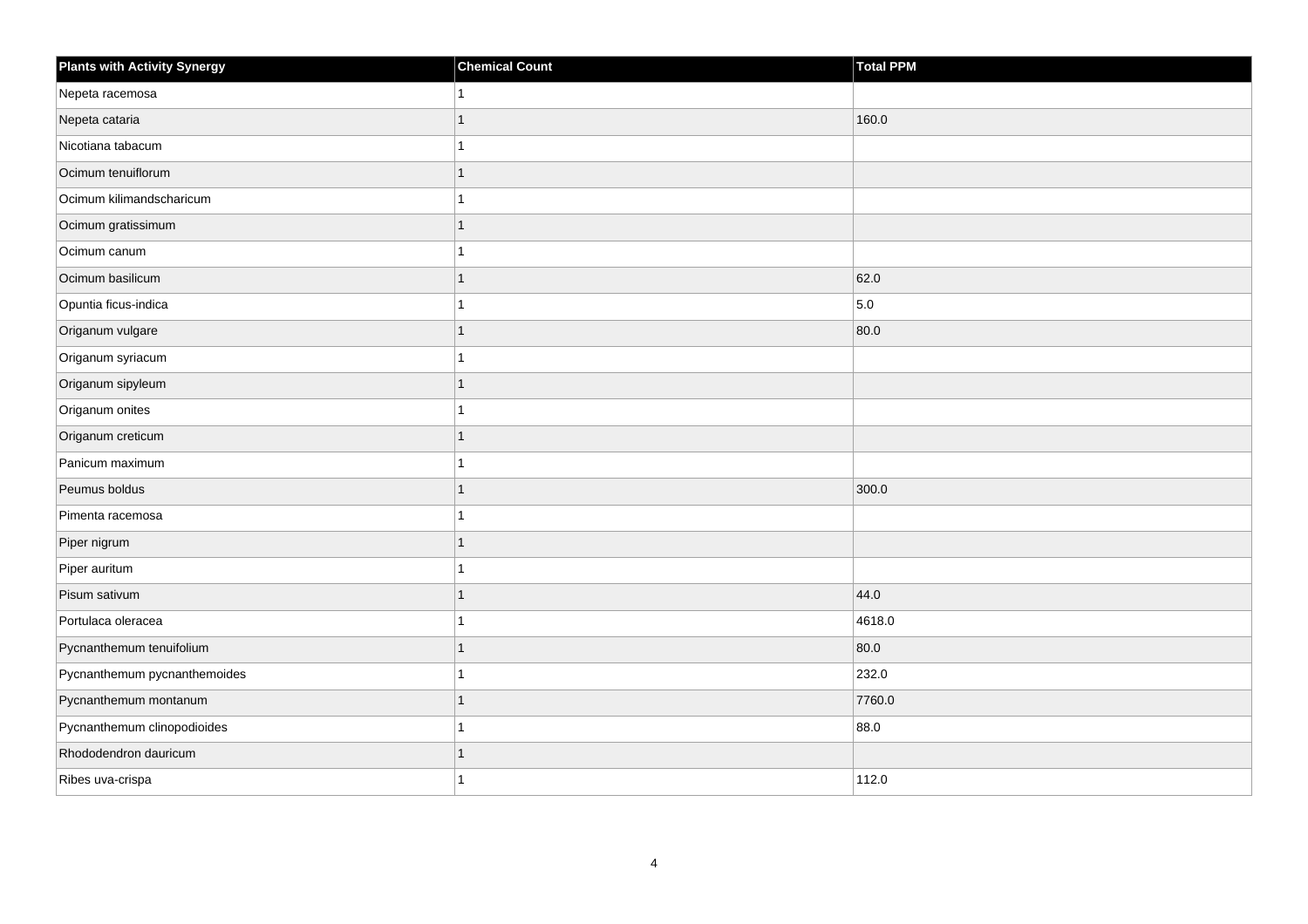| <b>Plants with Activity Synergy</b> | <b>Chemical Count</b> | Total PPM |
|-------------------------------------|-----------------------|-----------|
| Rosmarinus x mendizabalii           |                       |           |
| Rosmarinus x lavandulaceus          |                       |           |
| Rosmarinus tomentosus               |                       |           |
| Rosmarinus officinalis              |                       | 11600.0   |
| Rosmarinus eriocalyx                |                       |           |
| Rubus idaeus                        |                       |           |
| Salvia triloba                      |                       | 10080.0   |
| Salvia sclarea                      |                       |           |
| Salvia officinalis                  |                       | 18648.0   |
| Salvia gilliesii                    |                       |           |
| Salvia canariensis                  | 1                     |           |
| Sassafras albidum                   |                       |           |
| Satureja obovata                    | 1                     |           |
| Satureja montana                    |                       |           |
| Satureja hortensis                  |                       |           |
| Satureja douglasii                  |                       | 11882.0   |
| Sideritis scardica                  |                       |           |
| Sideritis pauli                     |                       |           |
| Sideritis athoa                     | 1                     |           |
| Sophora pachycarpa                  |                       |           |
| Sorbus aucubaria                    |                       |           |
| Stevia rebaudiana                   |                       |           |
| Tanacetum vulgare                   |                       | 3600.0    |
| Tanacetum parthenium                |                       |           |
| Teucrium scorodonia                 | 1                     |           |
| Teucrium salviastrum                |                       |           |
| Teucrium pseudoscorodonia           |                       |           |